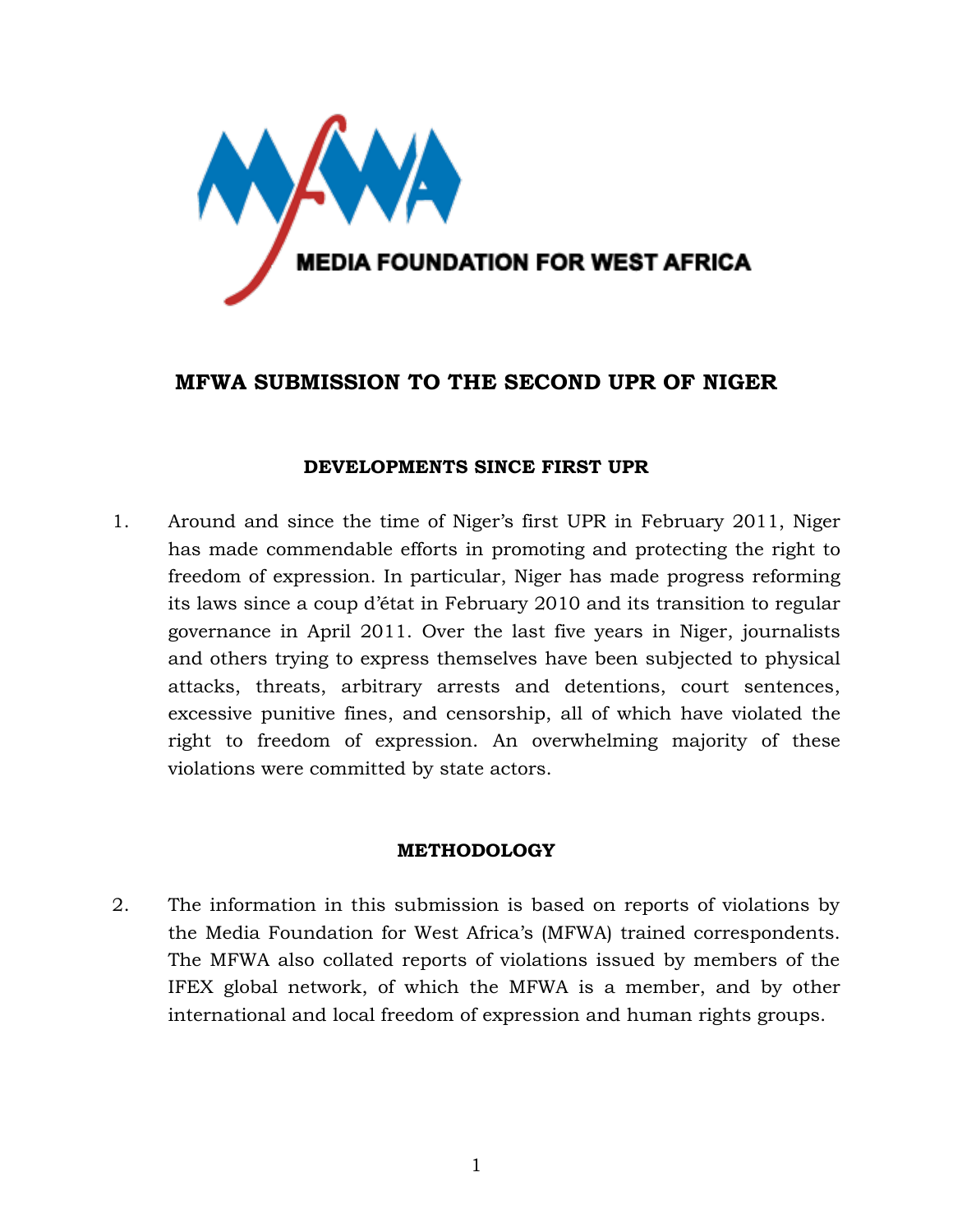

## **NATIONAL FRAMEWORK FOR FREE EXPRESSION RIGHTS**

- 3. The rights to freedom of expression, freedom of assembly, and freedom of association are guaranteed under Niger's Constitution (2010) and international and regional human rights treaties ratified by Niger.
- 4. Article 30 of Niger's constitution guarantees the right to freedom of expression:

"Any person has the right to freedom of thought, of opinion, of expression, of conscience, of religion and of worship.

The State guarantees the free exercise of worship and the expression of beliefs.

These rights are exercised with respect for public order, for social peace and for national unity."

5. Article 32 of Niger's constitution guarantees the rights to freedom of assembly and to freedom of association:

> "The State recognises and guarantees the freedom of movement, the freedoms of association, assembly, procession and manifestation within the conditions defined by the law."

- 6. In 2010, the transitional government of Niger decriminalised media offenses. Prison sentences were replaced with fines for the offenses of libel and the publication of false information.
- 7. In November 2011, the first democratically elected president of Niger, Issoufou Mahamadou, was the first head of state to endorse the Declaration of Table Mountain, which calls both for the repeal of criminal defamation and insult laws and for greater press freedom across Africa.
- 8. In 2011, the transitional government passed an access to information regulation directed at administrative bodies. Niger is one of six countries in West Africa with such a legislation or regulation. However, accessing information remains difficult due to implementation challenges.
- 9. Expression online is generally free; however, internet penetration is very low (1.7% in 2013).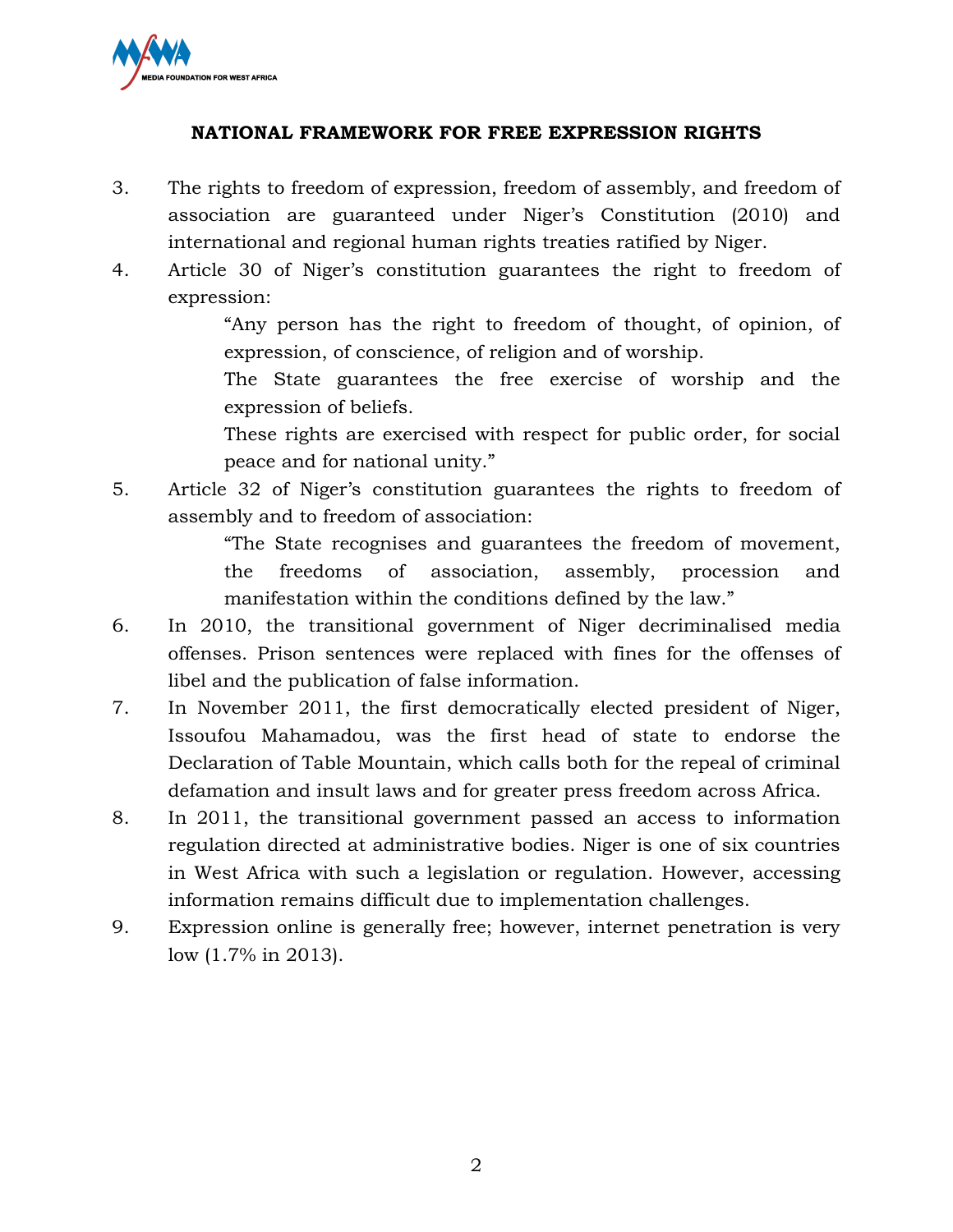

## **CONTEXT OF THE MEDIA**

- 10. Niger has dozens of private newspapers and one state daily newspaper.
- 11. Radio is the most accessible news source for Nigeriens. While the state dominates radio broadcasting, there are some private radio stations that broadcast in French, which is the official language of Niger, as well as local languages. Foreign services, such as Voice of America and Deutsche Welle, also broadcast in Niger.
- 12. There are three private and two state television stations.
- 13. Niger's state-run media regulatory body, the National Observatory on Communication (ONC), and the Niger Independent Monitoring Centre for Media Ethics and Conduct monitor media broadcasts and publications. Occasionally, these bodies have censured and even suspended outlets due to their content.
- 14. Online, the High Commission for Technology and Communication ordered the state-owned telecommunications company, Sonitel, to block the websites of Boko Haram and other terrorist organisations.
- 15. Some journalists, especially those who work for government-owned media outlets, practice self-censorship.
- 16. In 2012, the government doubled the press support fund, which was established by law to support the public service functions of the media and encourage the media to promote democracy, from 100 million CFA to 200 million CFA (US\$200,000 to \$400,000).
- 17. In 2013, the government held the first Press Freedom Night, an event aimed at promoting press freedom and professional ethics.

## **SITUATION OF FREEDOM OF EXPRESSION ON THE GROUND**

18. Since Niger's first UPR, there were 30 distinct reported incidents of violations of freedom of expression, including violations of the interrelated freedoms of assembly and association. All but one of these incidents were perpetrated by state actors: 25 by police or security forces, 3 by courts, and 1 by the media regulatory body ONC. The remaining incident was perpetrated by individual supporters of Niger's ruling political party.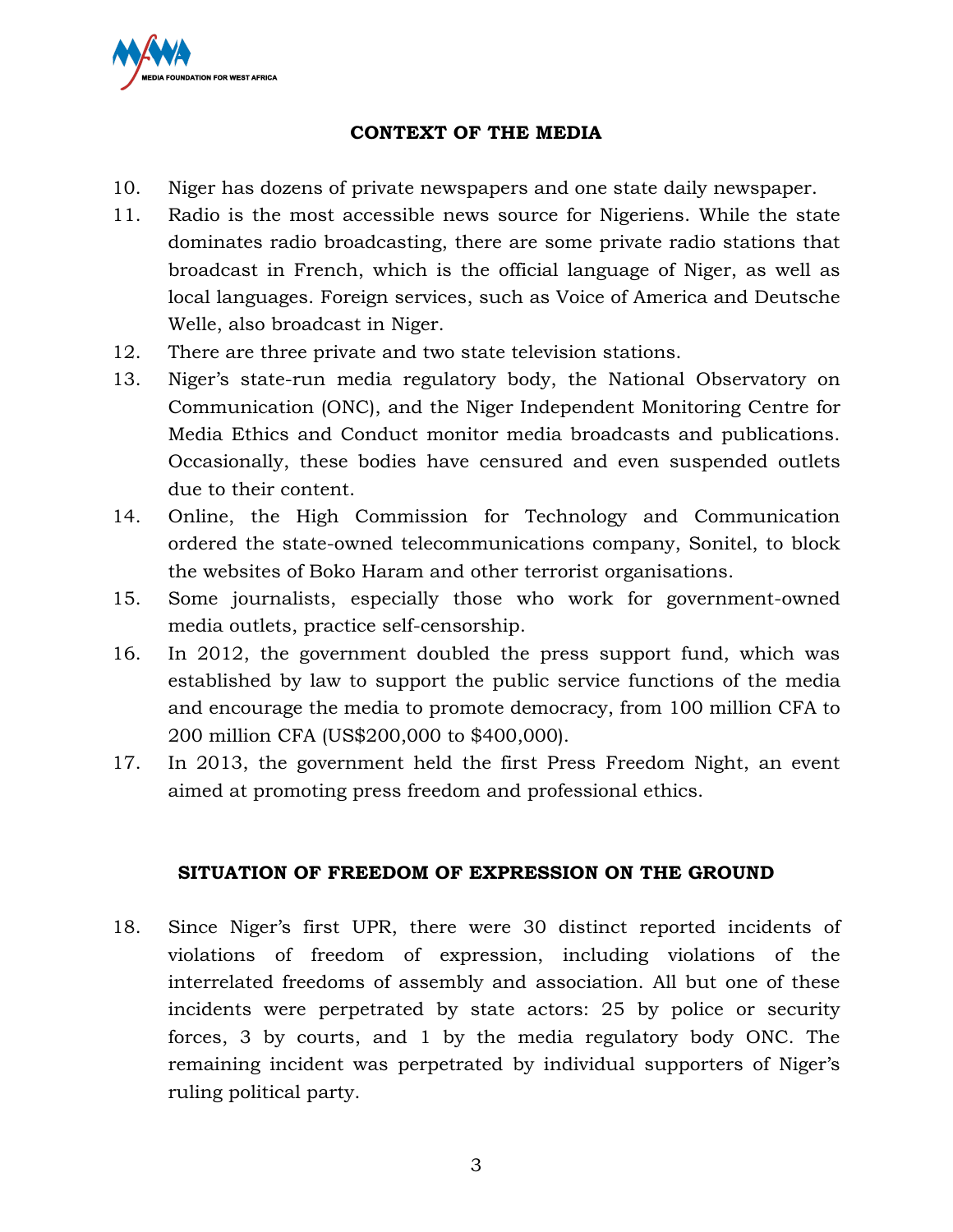

# **FOLLOW UP ON ACCEPTED RECOMMENDATIONS FROM THE 2011 UPR**

## **Actual Attacks and Excessive Fines Inhibit Freedom of Expression.**

19. Niger accepted three recommendations by the Working Group to respect and protect the right to freedom of expression. Niger supported the following recommendations to:

> "Further strengthen the institutional framework for the protection of freedoms of press and expression and guarantee these rights to all citizens"; 1

> "Ensure, in accordance with its international obligations, that the right to freedom of expression is fully respected"; <sup>2</sup> and

> "Ensure freedom of expression and assembly and that human rights defenders are respected and protected." 3

20. However, actual attacks, including physical attacks and arbitrary arrests and detentions, and excessive punitive fines have violated the right to freedom of expression in Niger since its first UPR. In addition, such actions may contribute to a chilling effect on speech, and the lack of accountability for violations may foster impunity in Niger.

# *Physical Attacks*

- 21. On 18 August 2012, BBC-Hausa female reporter Tchima Illa Issoufou was physically attacked in Maradi by supporters of Niger's ruling coalition over her coverage of the country's food crisis and high cost of living. After the incident, the BBC transferred her to its Zinder office. No action has been taken against the perpetrators.
- 22. On 17 January 2015, police entered the premises of Ténéré media group, without a permit or prior notice, and asked the radio to stop its transmission. The police physically attacked and threatened journalists and shut the radio down for about 15 minutes.
- 23. Also on 17 January 2015, police physically attacked a team of reporters from Ténéré and Labari media groups.

 $\overline{a}$ 

<sup>&</sup>lt;sup>1</sup> Report of the Working Group on the Universal Periodic Review of Niger,  $A/HRC/17/15$ ,  $\P$ 76.58 (by Germany).

<sup>2</sup> A/HRC/17/15, ¶ 76.59 (by Slovakia).

<sup>3</sup> A/HRC/17/15, ¶ 76.60 (by Sweden).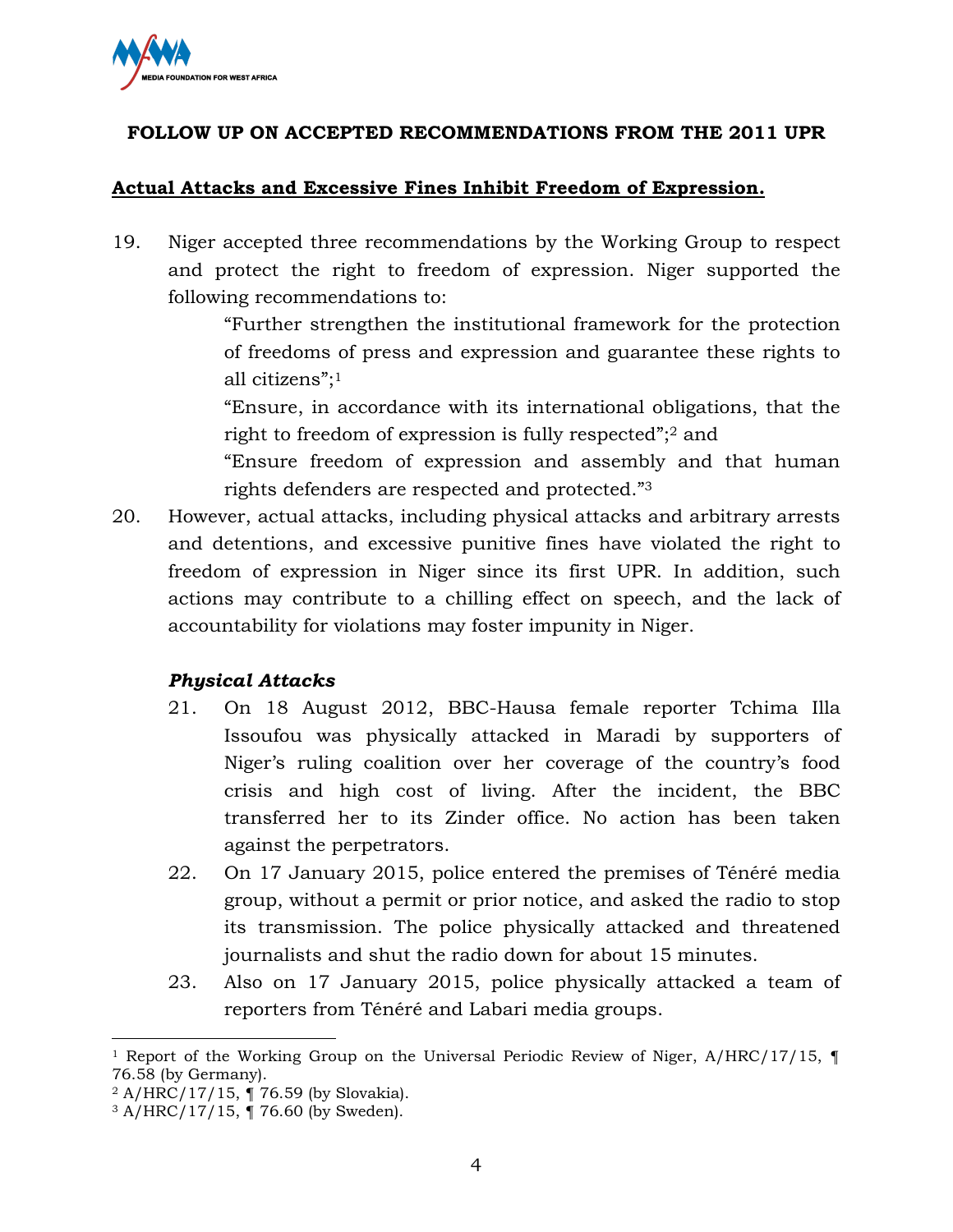

- 24. On 18 January 2015, police and security forces verbally and physically attacked journalists with Canal 3, Niger 24, Liptako, Africable, Radio RM, and Sarraounia with clubs and teargas.
- 25. Also on 18 January 2015, about ten policemen physically attacked journalists with the Bonferey media group with clubs and teargas.
- 26. On 21 May 2015, Samira Sabo, a journalist with the state-owned publishing corporation l'Office National des Editions de Presse, was whipped by a member of the presidential guard for undisclosed reasons.

## *Threats*

27. On 3 September 2013, Moussa Aksar, managing editor of the biweekly newspaper, *L'Evenement*, received a threatening message from an army lieutenant. The threat followed a 2 September publication in *L'Evenement* about the lieutenant and others' arrests and involvement in a coup attempt the month prior. Aksar lodged a complaint with the authorities, but they did not act.

## *Arbitrary Arrests and Detentions*

- 28. On 15 June 2013, three Al-Jazeera journalists—Yvonne Ndege, Romuald Luyindula, and Mohamed Abubakar—and their driver, Rabiu Abdullah, were arrested and detained for two days after covering conditions of refugees who fled fighting in Nigeria between the Nigerian army and Boko Haram. They were arrested for "travelling without accreditation"; although they had visas and permission from the local authorities, they were not formally accredited by the Ministry of Communications. The crew was given no food or water before they were released without charge. They were then detained for some more hours being released again.
- 29. On 23 January 2014, police arrested and detained Soumana Idrissa Maïga, editor of the independent daily *L'Enquêteur*, for allegedly threatening national security in a 17 January article. A magistrate released him without charge on 27 January.
- 30. On 27 January 2014, police in Niamey arrested and detained *L'Union* editor Ousmane Dambadji and Canal 3 TV presenter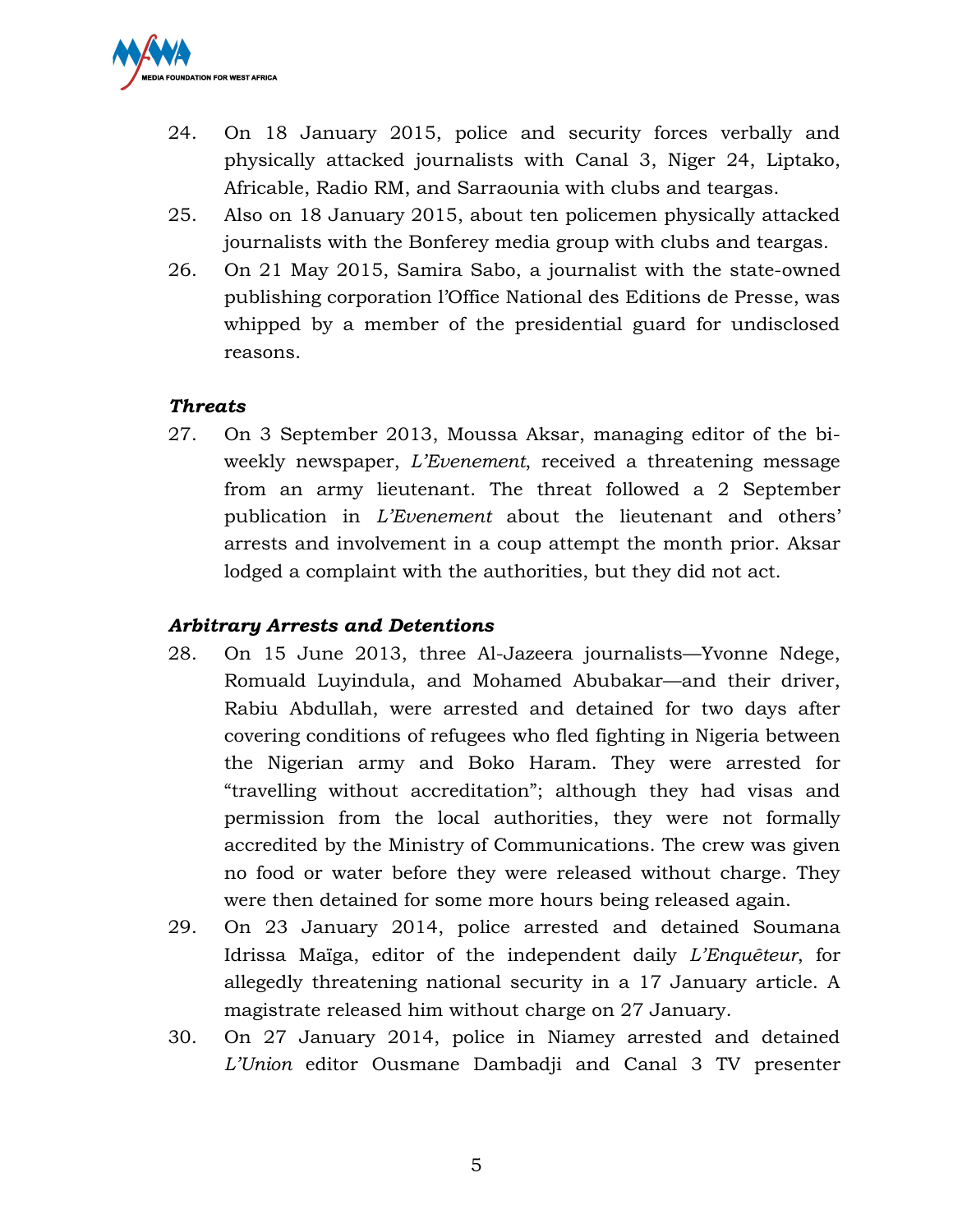

Zakari Abdou over commentary made on a 14 January Canal 3 broadcast. They were released on 30 January 2014.

- 31. On 25 January 2015, three Nigerien opposition leaders—Soumana Sanda, Youba Diallo, and Ousseini Salatou—and social media activist Ibrahim Bana were taken into police custody. Their lawyer said their arrest followed the execution of letters of request by a magistrate regarding the January 2015 demonstrations against the cartoons of the Prophet Mohammed in the French satirical newspaper, *Charlie Hebdo*.
- 32. On 18 May 2015, Moussa Tchangari, managing editor of the bimonthly *Alternative* and Secretary-General of the organisation l'Association Alternative Espace Citoyen, was arrested for alleged involvement in a criminal conspiracy with Boko Haram.
- 33. On 24 May 2015, civil society activist Nouhou Arzika was arrested at about 8pm and detained at the Criminal Investigation Department for allegedly breaching national security. His arrest and detention is likely a result of a TV interview in which he condemned the "poor conditions" of Nigerien soldiers fighting Boko Haram in Diffa Region, which borders Nigeria.

# *Detentions in Violation of Niger's 2010 Law Decriminalising Libel and the Publication of False Information*

- 34. On 21 July 2011, Modibo Oumarou Aliou, managing editor of *Le Canard Déchaîné*, was arrested and detained overnight in prison in Niamey. He was charged with "dissemination of false information" for repeatedly publishing "false theft" allegations against Alhaji Ousman, the former press secretary of General Djibou Salou, after Ousman filed a complaint with the police. This arrest came after the decriminalisation of press offenses and thus violated the new decriminalising law.
- 35. On 7 October 2011, Zakari Alzouma and Ayouba Karimou, publisher and managing editor respectively of the *Opinion*, were arrested and detained for about six hours at the Criminal Investigative Department (CID) headquarters in Niamey. On 13 October 2011, they appeared before the state prosecutor to answer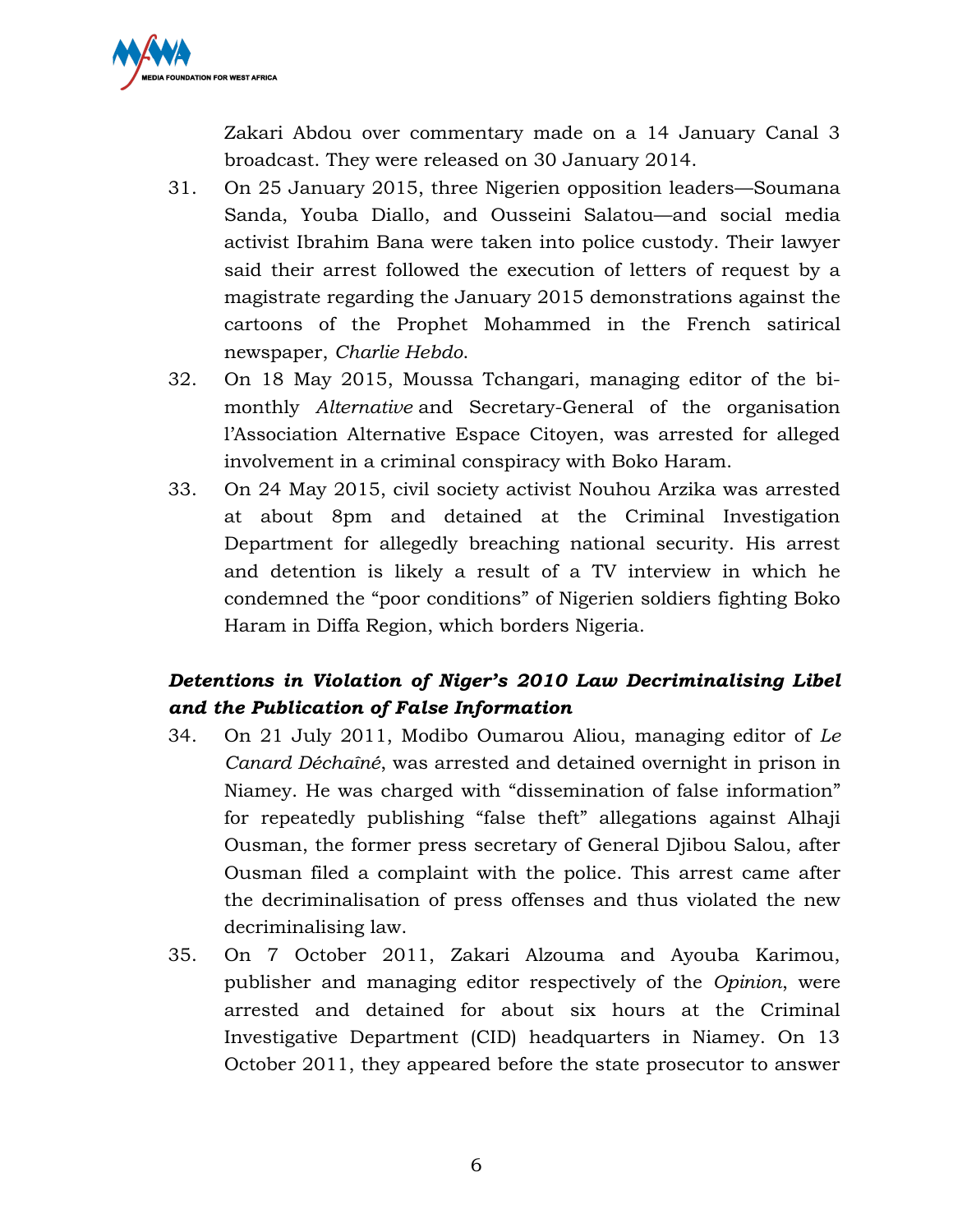

questions regarding a 28 September article that alleged the magistrates' body in Niger had committed acts of corruption.

- 36. On 25 January 2014, Abdoulaye Mamane, presenter of a Hausalanguage talk show on Radio Télévision Bonferey, and a guest on his 16 January show were detained after the guest had accused the president of corruption. A magistrate released Mamane without charge on 27 January.
- 37. On 31 March 2015, Oumarou Aliou Modibo, managing editor of the private weekly satirical *Canard Déchainé*, was arrested and then questioned by a prosecutor following a libel accusation by a former Minister of Justice.

## *Court Sentences and Excessive Punitive Fines*

- 38. On 2 July 2012, director of *Jeunesse Infos* Marcus Issaka Lawson, was sentenced to prison for nine months for committing forgery after falsely attributing an article. He was also fined 500,000 CFA (US\$1,000) for libelling former leader Salou Djibo's wife.
- 39. On 10 September 2013, Ali Cisse Ibrahim, director of the private newspaper *L'Actualité*, was tried and found guilty of libelling a foreign minister. The Tribunal of Niamey ordered Cisse to pay five million CFA francs (US\$10,000) to the plaintiff. Cisse was initially brought in for questioning on 27 May and had appeared before a judge on 28 May.
- 40. On 21 January 2015, the Niamey Magistrate's Court ordered Souleymane Salha and Issoufou Oumarou Alzouma, staff of *Le Courrier*, an independent weekly newspaper, to pay damages of 10.5 million West African CFA francs (US\$18,500) to Minister Ali Mariama El Ibrahim for libel.

# *Censorship*

41. On 8 July 2011, Niger's media regulatory body, the ONC, temporarily suspended eight newspapers for "unwarranted attacks on citizens by flagrantly violating the provisions of the charter of professional journalists." While the articles included exaggerations, they reportedly did not satisfy the libel threshold.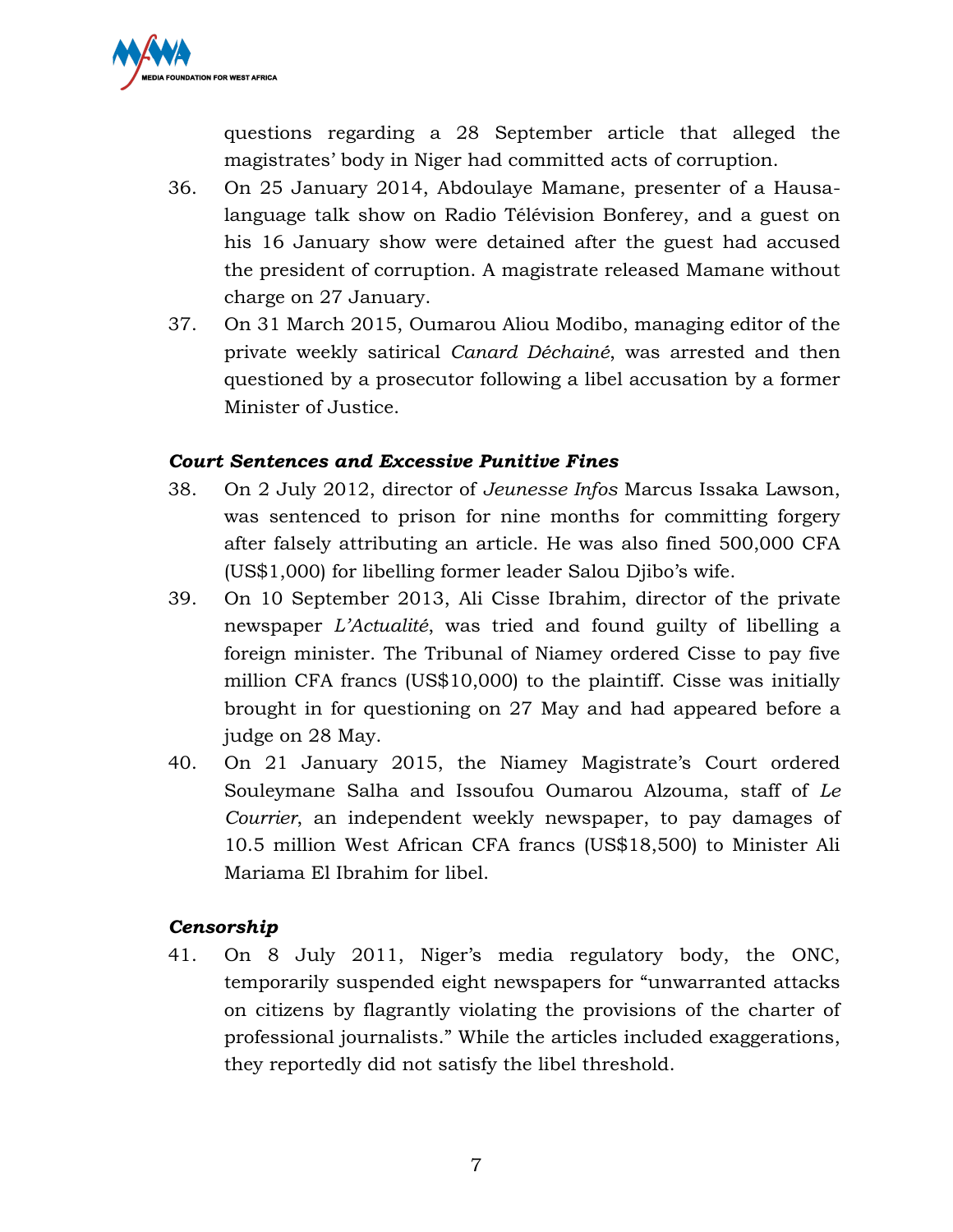

# **Police Violate the Right of Assembly.**

42. During its 2011 UPR, Niger accepted two recommendations by the Working Group to respect and protect assembly rights. Niger accepted recommendations to:

> "Ensure freedom of expression and assembly and that human rights defenders are respected and protected"; <sup>4</sup> and

> "Respect the legitimate exercise of freedom of association and ensure all human rights activists operating in the country, including individuals cooperating with United Nations human rights mechanisms, are spared from any harassment of intimidation." 5

- 43. However, police have violated both the right of assembly of demonstrators and the right to freedom of expression of journalists covering demonstrations. The spate of police brutality against demonstrators and journalists, coupled with the impunity characteristic of many West African states, indicates Niger's failure to respect and protect the right to freedom of expression and the right of assembly.
- 44. Furthermore, actions by police and security forces have not conformed to international principles on crowd control, which say the use of force must be strictly necessary. Before resorting to force, police must apply non-violent methods insofar as using them is possible.<sup>6</sup> In fact, police are restricted in their use of violence to disperse even unlawful and/or violent assemblies. If assemblies are unlawful but non-violent, police must avoid the use of force or, if absolutely necessary, employ force only to the minimum extent necessary to disperse the crowd.<sup>7</sup> If assemblies are violent, police must still limit the use of force and firearms to the minimum extent necessary and may only use firearms when less extreme means are insufficient.<sup>8</sup>

 $\overline{\phantom{a}}$ 

<sup>4</sup> A/HRC/17/15, ¶ 76.60 (by Sweden).

<sup>5</sup> A/HRC/17/15, ¶ 76.61 (by Slovakia).

<sup>6</sup> Basic Principles on the Use of Force and Firearms by Law Enforcement Officials, ¶ 4.

<sup>7</sup> Basic Principles on the Use of Force and Firearms by Law Enforcement Officials, ¶ 13.

<sup>8</sup> Basic Principles on the Use of Force and Firearms by Law Enforcement Officials, ¶ 14.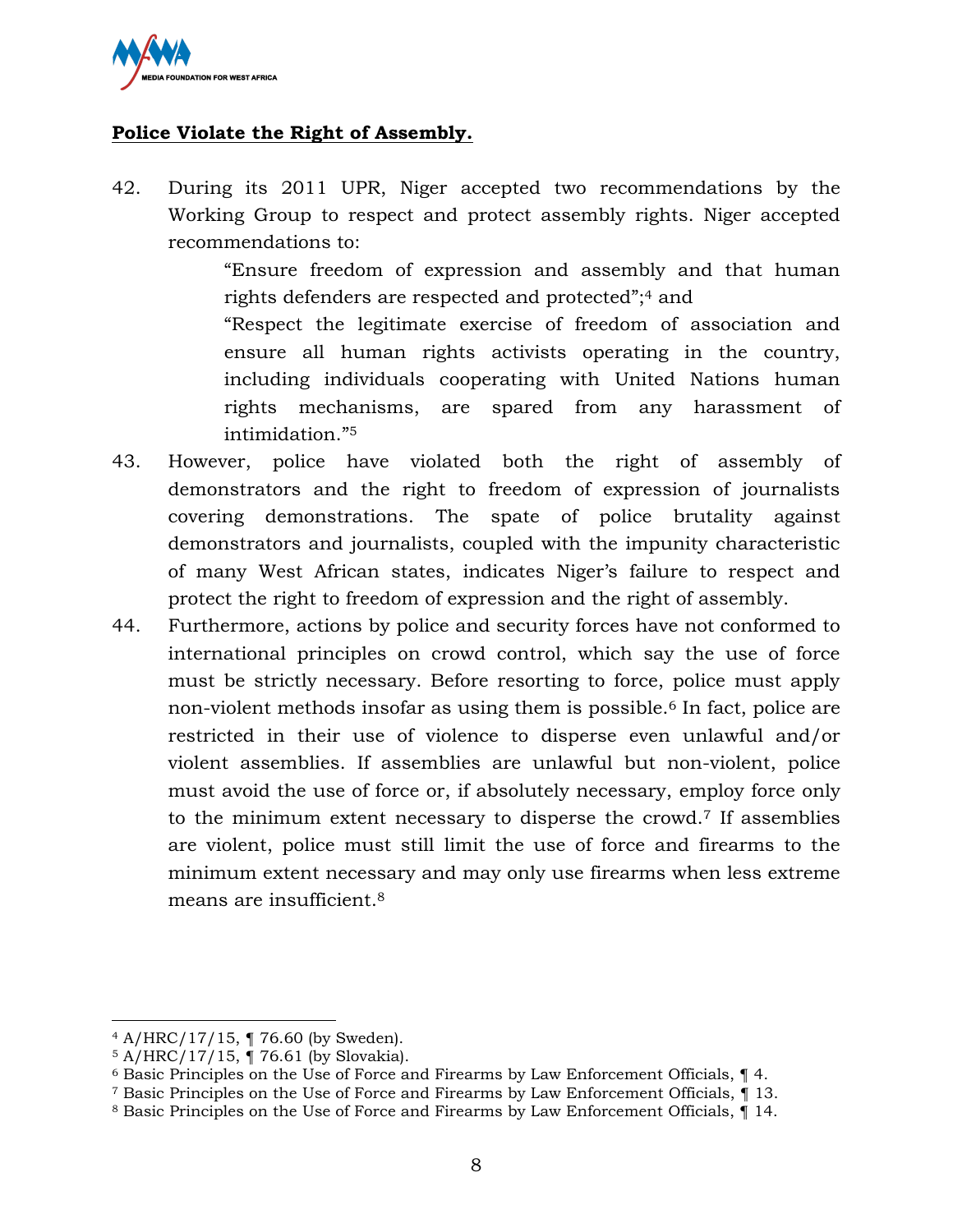

# *Physical Attacks*

- 45. On 19 May 2011, police beat several student demonstrators and briefly detained six others during a protest at a mining school in Agadez.
- 46. On 6 December 2011, police used batons, whips, and teargas to disperse protesters demonstrating against the trial of a political activist. One student demonstrators, Laminou Mai Kanti, was hit in the head with a teargas canister and died as a result. Thirteen more demonstrators were hospitalised and numerous others were injured. Positively, the officer suspected of firing the teargas canister that struck Kanti was arrested and detained.
- 47. On 7 December 2011, students and others demonstrated against the police brutality of 6 December. A female bystander was killed by a policeman's stray gunshot.
- 48. On 17 April 2012, police physically attacked protesters demonstrating against the destruction of a mosque with teargas. The police also arrested several of the demonstrators.
- 49. On 21 October 2012, police attacked civil society groups planning a demonstration by seizing their loudspeaker-equipped vehicles. Some of the organisers were also detained for a while at a police station.
- 50. In February 2013, an innocent bystander, schoolboy Zaiyanou Hassane, was killed by a policeman's stray gunshot during a demonstration against the government's treatment of motorcycle taxis in Gaya. Following this incident, student groups in Niamey held peaceful, but sometimes violent, protests.
- 51. On 15 February 2013, police physically attacked four journalists— Souleymane Ousmane and Issaka Lawali, journalists and cameramen with Bonferey Radio and Television; Hadiza Amadou of Dounia Radio and Television (RTD); and Nassa Seydou of Ténéré Radio and Television—as they tried to cover peaceful teachers' protest. The police tear-gassed the journalists, seized Amadou's camera, and beat up the RTD crew before chasing them all away. Nine people were injured during this act of police brutality and some were also arrested and detained for hours.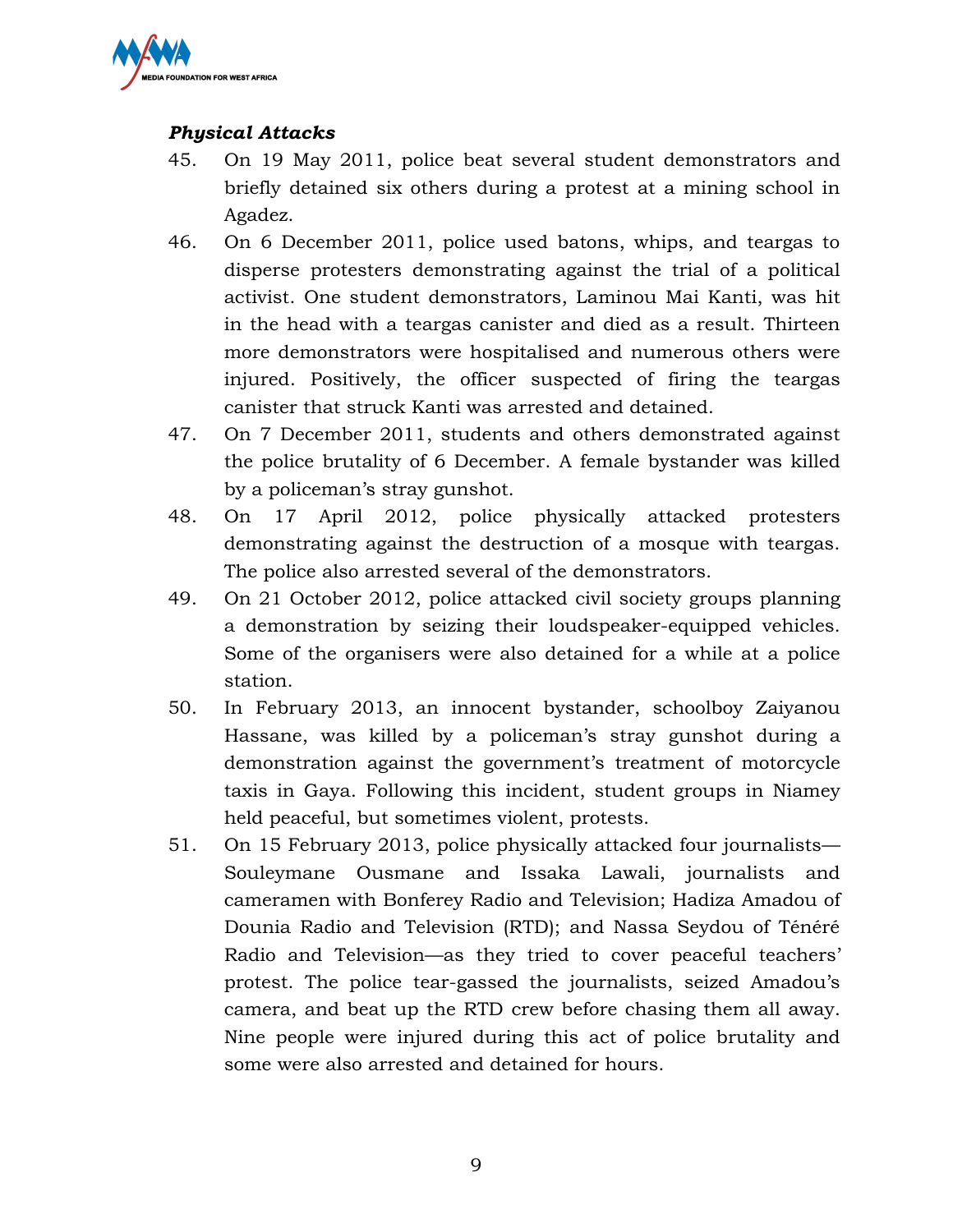

52. On 17 January 2015, police tear-gassed protesters demonstrating against the cartoon of the Prophet Mohammed in *Charlie Hebdo*. Two Dounia TV journalists passed out after inhaling the teargas.

## *Arbitrary Arrests and Detentions*

53. In August and September 2013, residents of Goudel neighbourhood in Niamey demonstrated against the installation of barriers that blocked direct access to and from downtown and that also increased the price of public transportation. Authorities arrested an unknown number of demonstrators along with a local parliamentarian; however, all demonstrators were released by the end of 2013.